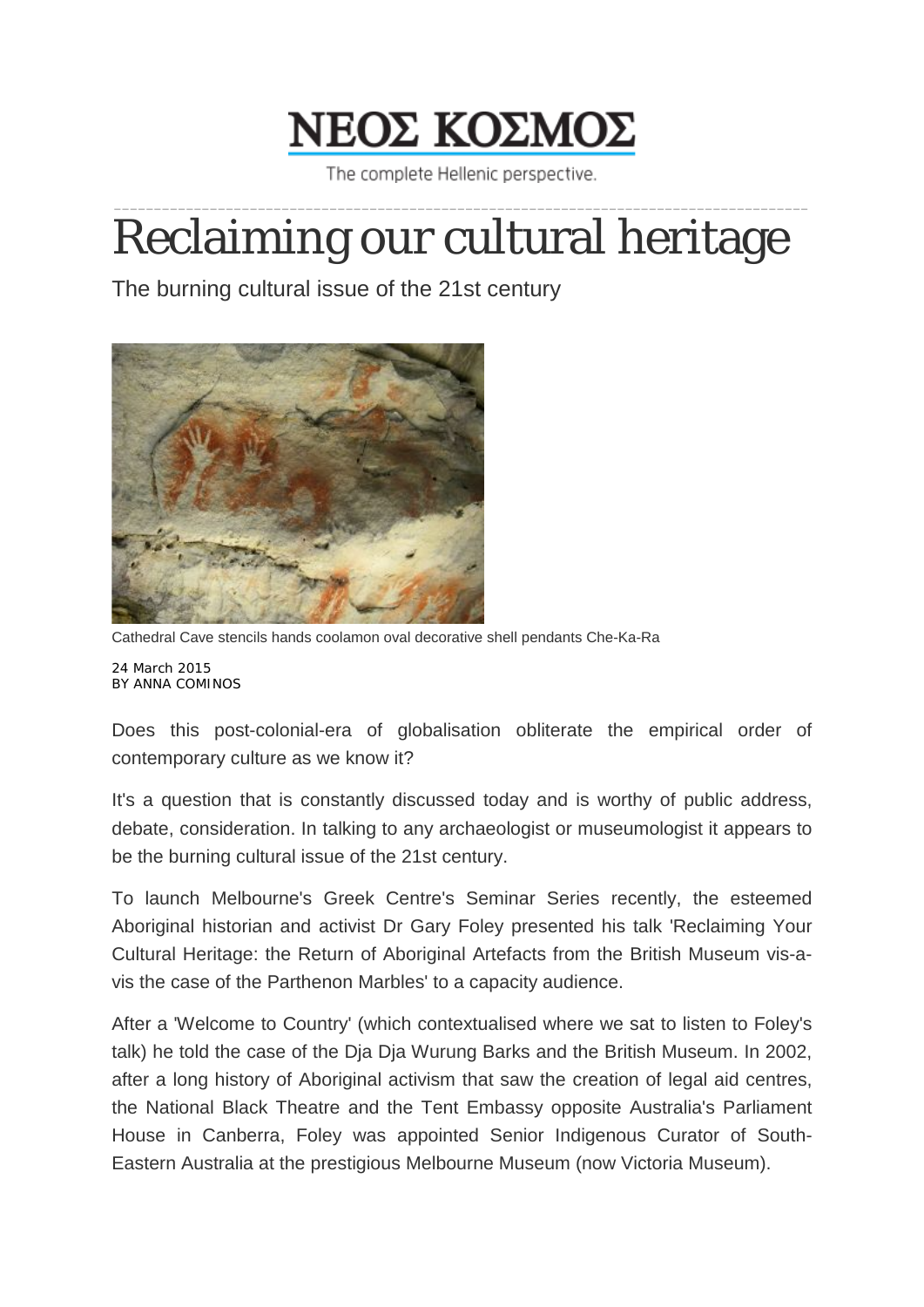The Melbourne Museum had an infamous past when it came to Aboriginal exhibitions, for a period displaying the remains of Aboriginal woman Trugganini in a jar, even though she had expressly desired for this not to occur after her passing like her husband's remains.

In 2003, a fellow curator from another unit mentioned that while she had been studying at the British Museum, she had seen three Aboriginal bark paintings in a cupboard, which had been collected from Victoria. These remarkable bark paintings were burnt-etched and not painted and had been 'collected' when the Aboriginal nations were being invaded by the British. Foley and his team could place that they were from the Dja Dja Wurrung heritage.

The three bark paintings were of major significance to the national cultural heritage of Australia and with 150th celebrations of the Melbourne Museum, the museum director began to negotiate with the British Museum for the loan of the barks. Foley was aware that a little known or used law existed, the then National Aboriginal Cultural Heritage Act, where Aboriginal people were able to make an emergency declaration and in effect seize stolen cultural objects.

With the will of the Dja Dja Wurrung people, they caught the British Museum by surprise, seizing the barks and drawing world-wide attention to the problem of stolen Aboriginal cultural artefacts and human remains in museums worldwide.

For a brief period it seemed the Djar Djar Wurrung tribe had outmanoeuvred the two museums. The British Museum insisted that the Melbourne Museum take legal action against the Dja Dja Wurrung to lift the emergency declaration immediately. The Melbourne Museum became terrified that this reclaiming of stolen artefacts would jeopardise its future loan ability from other international museums, despite recognition in Australian law of the need to protect Aboriginal ownership of stolen cultural property. So bowing to pressure from the British Museum, the influential and well-resourced Melbourne Museum took the Dja Dja Wullung people to court, Dr Foley resigned and later the federal government rescinded the Protection Act.

How do the 'Three Barks' connect to the Parthenon Marbles in the British Museum? The state of the British Museum's paranoia is that if one collection slips its ropes by being returned to its original owners, then the British Museum may have to return the Parthenon Marbles to Greece.

In his introduction to Dr Gary Foley, president of the Greek Community of Melbourne and Victoria Bill Papastergiadis alluded to the legal challenges for the repatriation of the Parthenon Marbles to Greece and announced that the Greek Centre building on